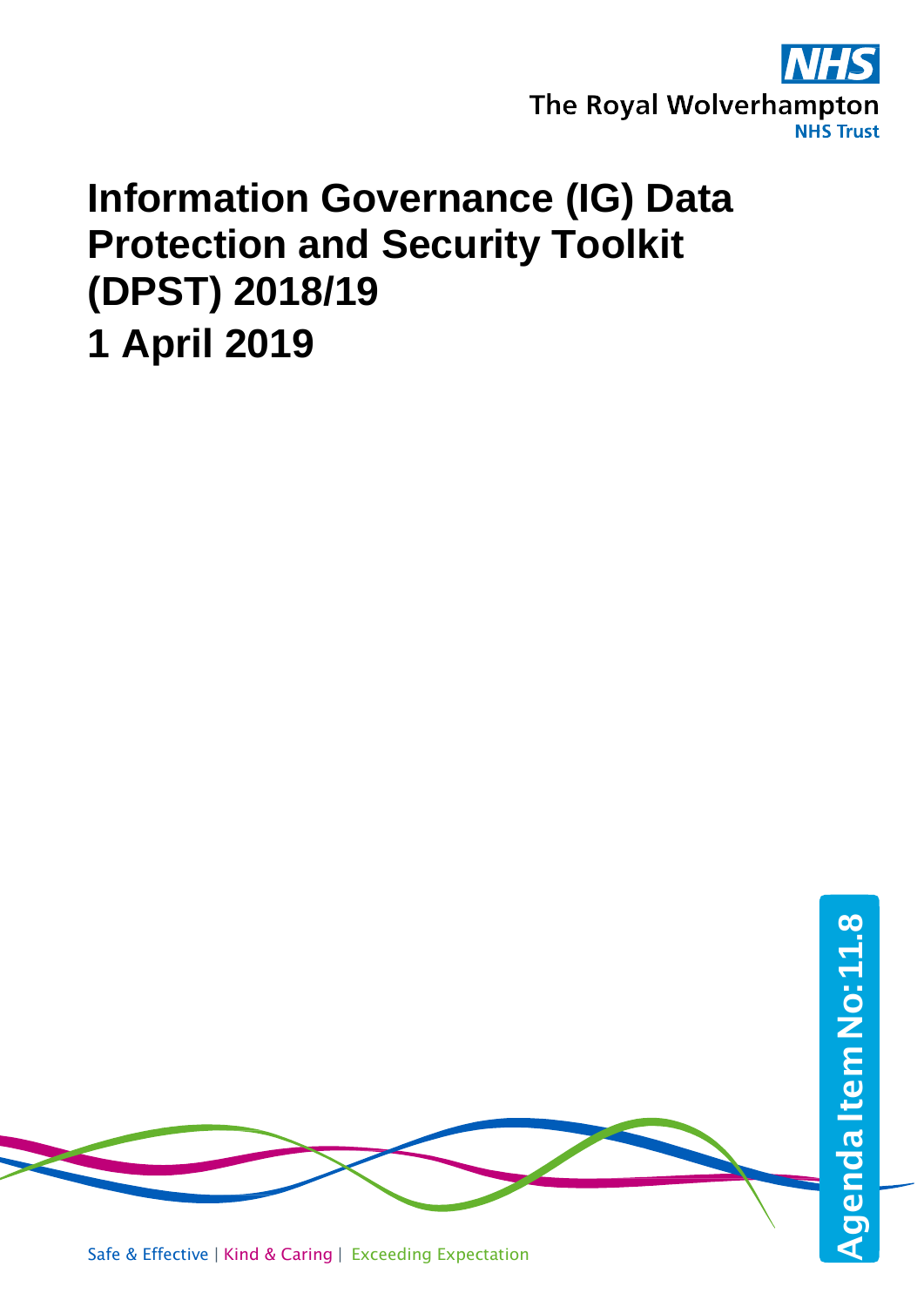**NHS** The Royal Wolverhampton

|                                               | <b>Trust Board Report</b>                                                                                                                                                                                                                                                                                                                                                                                                                                                                                                                                                                                                                                                                         |
|-----------------------------------------------|---------------------------------------------------------------------------------------------------------------------------------------------------------------------------------------------------------------------------------------------------------------------------------------------------------------------------------------------------------------------------------------------------------------------------------------------------------------------------------------------------------------------------------------------------------------------------------------------------------------------------------------------------------------------------------------------------|
| <b>Meeting Date:</b>                          | 1 <sup>st</sup> April 2019                                                                                                                                                                                                                                                                                                                                                                                                                                                                                                                                                                                                                                                                        |
| Title:                                        | Information Governance (IG) Data Protection and Security Toolkit (DPST)<br>2018/19                                                                                                                                                                                                                                                                                                                                                                                                                                                                                                                                                                                                                |
| <b>Purpose of the</b><br>Report:              | To provide assurances around the Trust compliance to national Information<br>Governance standards.                                                                                                                                                                                                                                                                                                                                                                                                                                                                                                                                                                                                |
| Summary:                                      | To keep the board informed on DPST Toolkit scores for submission to the<br>Department of Health by 31 <sup>st</sup> March 2019.<br>> RL4 - The Royal Wolverhampton NHS Trust                                                                                                                                                                                                                                                                                                                                                                                                                                                                                                                      |
|                                               | > Alfred Squire M92002<br>> West Park Surgery M92042<br>> Thornley Street M92028<br>> Ettingshall Y02735                                                                                                                                                                                                                                                                                                                                                                                                                                                                                                                                                                                          |
|                                               | > Lea Road M92007<br>> Penn Manor M92011<br>▶ Coalway RoadM92006<br>$\triangleright$ Warstones<br>M92044<br>$\triangleright$ Lakeside<br>M83132                                                                                                                                                                                                                                                                                                                                                                                                                                                                                                                                                   |
|                                               | DPST Toolkit evidence has been ratified by IG Steering Group (IGSG) on<br>5 <sup>th</sup> March 2019 and Compliance Oversight Group (COG) on the 15 <sup>th</sup> March<br>2019, Quality Governance Assurance Committee 20 <sup>th</sup> March 2019 and<br>Trust Management Committee 22 <sup>nd</sup> March 2019.                                                                                                                                                                                                                                                                                                                                                                                |
| <b>Action required:</b>                       | For information: Scores will be ratified as per the above committees                                                                                                                                                                                                                                                                                                                                                                                                                                                                                                                                                                                                                              |
| <b>Clinical</b><br>implications and<br>view   | N/A                                                                                                                                                                                                                                                                                                                                                                                                                                                                                                                                                                                                                                                                                               |
| Patient, carer,<br>public impact and<br>views | N/A                                                                                                                                                                                                                                                                                                                                                                                                                                                                                                                                                                                                                                                                                               |
| <b>Resource</b><br>implications               | N/A                                                                                                                                                                                                                                                                                                                                                                                                                                                                                                                                                                                                                                                                                               |
| <b>Report of:</b>                             | Dr Jonathan Odum<br>Medical: Director/ Caldicott Guardian                                                                                                                                                                                                                                                                                                                                                                                                                                                                                                                                                                                                                                         |
| <b>Author + Contact</b><br><b>Details:</b>    | Tel Raz Edwards – Information Governance Manager / DPO                                                                                                                                                                                                                                                                                                                                                                                                                                                                                                                                                                                                                                            |
|                                               | Tel 01902 307999<br>Email<br>Raz.Edwards@nhs.net                                                                                                                                                                                                                                                                                                                                                                                                                                                                                                                                                                                                                                                  |
| <b>CQC Domains</b>                            | Safe: patients, staff and the public are protected from abuse and avoidable harm.<br><b>Effective:</b> care, treatment and support achieves good outcomes, helping people maintain<br>quality of life and is based on the best available evidence.<br><b>Caring:</b> staff involve and treat everyone with compassion, kindness, dignity and respect.<br><b>Responsive:</b> services are organised so that they meet people's needs.<br>Well-led: the leadership, management and governance of the organisation make sure it's<br>providing high-quality care that's based around individual needs, that it encourages learning<br>and innovation, and that it promotes an open and fair culture. |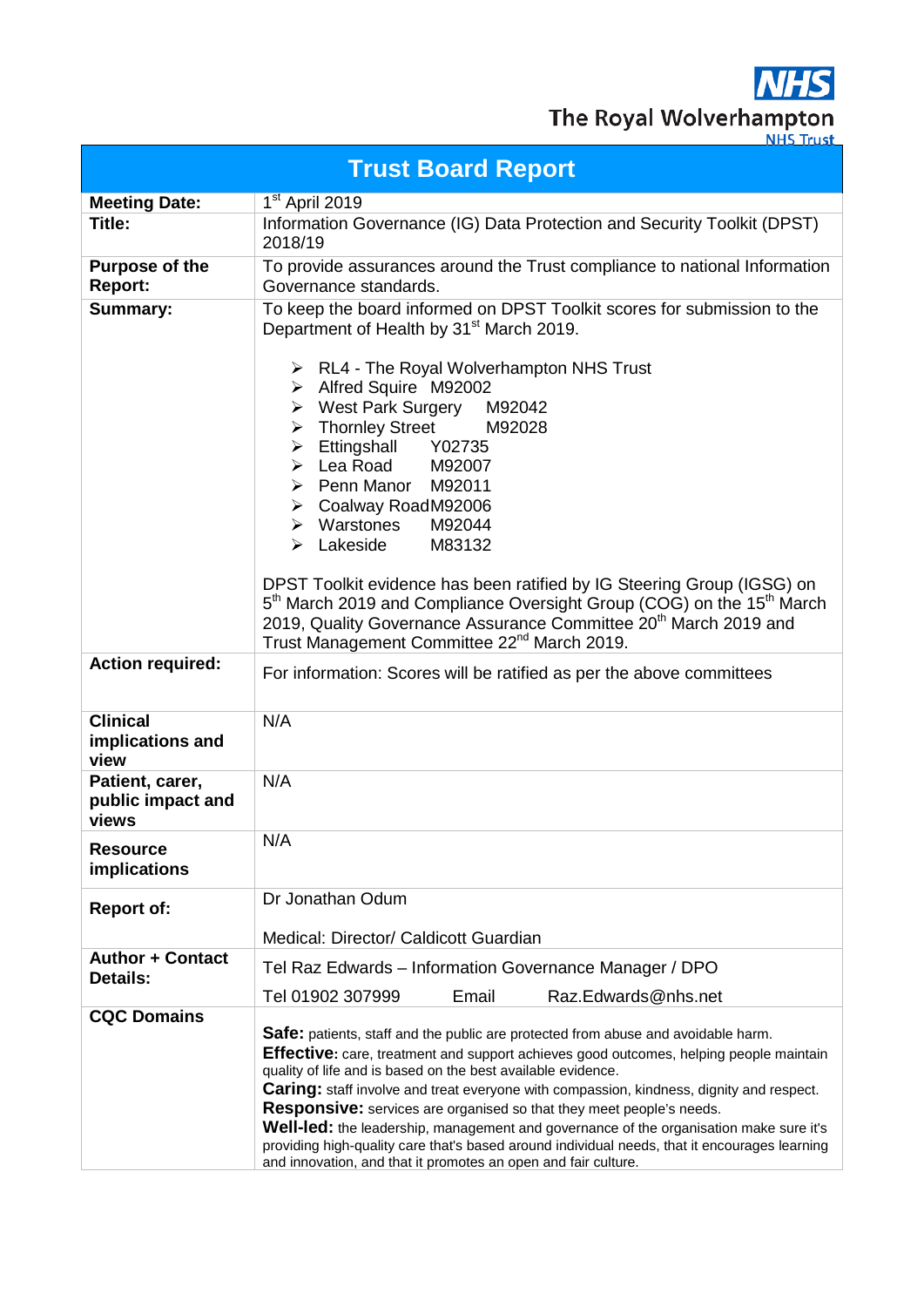| <b>Trust Board Report</b>                      |                                                                                                                                                                |
|------------------------------------------------|----------------------------------------------------------------------------------------------------------------------------------------------------------------|
| <b>Trust Strategic</b><br><b>Objectives</b>    | 1. Create a culture of compassion, safety and quality<br>3. To have an effective and well integrated local health and care system that operates<br>efficiently |
| <b>Links to</b><br><b>Assurances</b>           |                                                                                                                                                                |
| <b>Resource</b><br>Implications:               | N/A                                                                                                                                                            |
| <b>Equality and</b><br><b>Diversity Impact</b> | N/A                                                                                                                                                            |
| <b>Risks:</b>                                  | N/A                                                                                                                                                            |
| <b>Risk register</b><br>reference:             | N/A                                                                                                                                                            |
| <b>Other formal</b><br>bodies involved:        | N/A                                                                                                                                                            |
| <b>References</b>                              | N/A                                                                                                                                                            |

|   | <b>Report Details</b>                                                                                                                                                                                                                                                                                                                                                                                                                                                                                                                                                                                   |  |  |  |  |  |  |  |  |  |
|---|---------------------------------------------------------------------------------------------------------------------------------------------------------------------------------------------------------------------------------------------------------------------------------------------------------------------------------------------------------------------------------------------------------------------------------------------------------------------------------------------------------------------------------------------------------------------------------------------------------|--|--|--|--|--|--|--|--|--|
| 1 | <b>Background detail on the IG Toolkit</b>                                                                                                                                                                                                                                                                                                                                                                                                                                                                                                                                                              |  |  |  |  |  |  |  |  |  |
|   | The DSPT Toolkit is a Department of Health (DH) Policy delivery vehicle that NHS Digital<br>is commissioned to develop and maintain. It draws together the legal rules and central<br>guidance set out by DH policy and presents them in in a single standard as a set of<br>information governance requirements. The new DSPT toolkit has also incorporated<br>assurances around the General Data Protection Regulation 2016 and the national cyber<br>security centre.                                                                                                                                |  |  |  |  |  |  |  |  |  |
|   | The purpose of the assessment is to enable the Trust to measure compliance against the<br>law and central guidance and to see whether information is handled correctly and<br>protected from unauthorised access, loss, damage and destruction.                                                                                                                                                                                                                                                                                                                                                         |  |  |  |  |  |  |  |  |  |
|   | Where non-compliance to mandatory evidence requirements is revealed, the Trust is<br>required to take appropriate measures, (e.g. assign responsibility, put in place policies,<br>procedures, processes and guidance for staff), with the aim of making cultural changes<br>and raising information governance standards through year on year improvements. The<br>ultimate aim is to demonstrate that the Trust can be trusted to maintain the confidentiality<br>and security of personal information. This in-turn increases public confidence that the<br>Trust can be trusted with personal data. |  |  |  |  |  |  |  |  |  |
|   | The Trust is also seeking assurance for the GP partnerships that are a part of Primary<br>Care Directorate. Each GP Partnership is currently a registered data controller and<br>therefore required to comply and submit their own toolkit submission.                                                                                                                                                                                                                                                                                                                                                  |  |  |  |  |  |  |  |  |  |
|   | For the purposes of this report we are seeking assurances on the following toolkit<br>submissions for the following organisation codes for the October position statement:                                                                                                                                                                                                                                                                                                                                                                                                                              |  |  |  |  |  |  |  |  |  |
|   | $\triangleright$ RL4 - The Royal Wolverhampton NHS Trust<br>> Alfred Squire M92002<br>$\triangleright$ West Park Surgery<br>M92042<br><b>Thornley Street</b><br>M92028<br>$\blacktriangleright$<br>Ettingshall<br>Y02735<br>$\blacktriangleright$<br>$\triangleright$ Lea Road<br>M92007<br>> Penn Manor M92011<br>▶ Coalway RoadM92006<br>$\triangleright$ Warstones<br>M92044<br>Lakeside<br>M83132<br>⋗                                                                                                                                                                                              |  |  |  |  |  |  |  |  |  |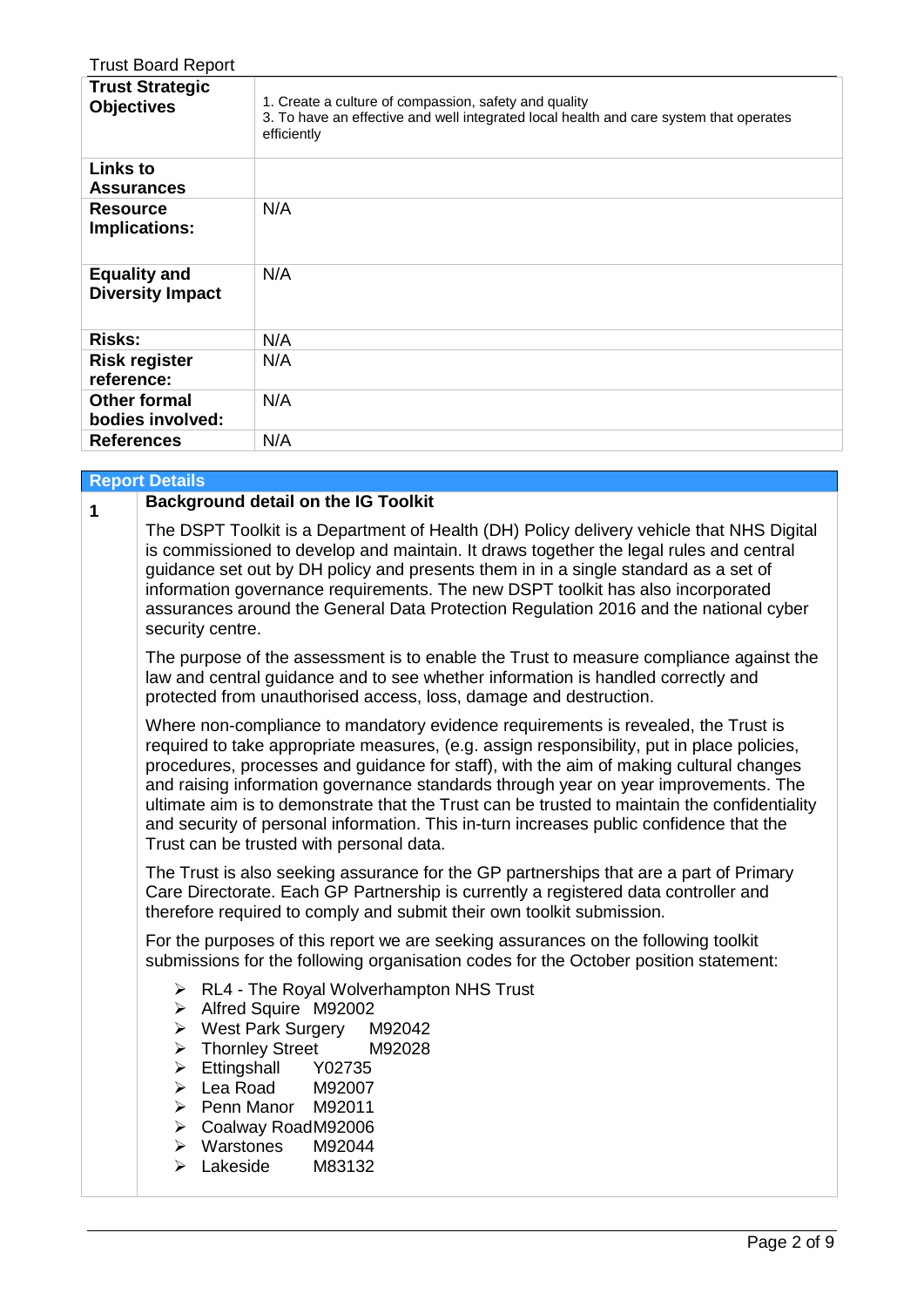This is the first full submission of the new Data Protection and Security Toolkit (DPST) hosted by NHS digital. The approach has changed from 45 requirements for a large acute trust to 10 national data standards comprising of 40 assertions. Within these assertions there are currently 100 **mandatory** evidence requirement for a large organisation, which the Trust is required to demonstrate they do or they don't comply with. The levels of compliance have been removed and replaced by mandatory and non-mandatory requirements. Large organisations are required to demonstrate compliance against 100 of the mandatory requirement.

As with the old toolkit, GP practices will continue to submit their own separate toolkits (after advice sought from NHS digital) which means that in total the Trust will have to monitor compliance against 10 toolkits in total. All GP practices are working to harmonise their evidence so all practices submit the same evidence, and where possible this will be harmonised with the RL4 Trust toolkit. GP practices have 10 data standards with 30 assertions and 52 mandatory evidence requirements. GP practices are not required to submit in October but will still provide the same level of assurance.

Appendix 1 shows a breakdown of the RL4 Trust toolkit submission and the GP submissions with mandatory requirements shown and where not achieved any actions that are required to achieve compliance for the March 2019 submission.

In summary the RL4 submission currently has 96 completed mandatory elements with 4 outstanding. For GP practices 52 mandatory completed with no outstanding requirements.

It is important to emphasise that a non-mandatory submission may have impact on contractual relationships with other providers in terms of the level of assurance they require. Any requirement that are not met by March 2019 will automatically be reported by NHS digital to CQC, which will feature in the inspection framework, under well led. If organisations are applying for research data through DARS or HRA CAG or demographics data from NHS Digital, each organisation applying for data has their DSP Toolkit reviewed as part of the data security assurance process. A key element of this process is that the organisation is required to demonstrate good levels of data security and protection through the DSP Toolkit. Many information sharing projects and partnerships use the completion of DSP Toolkit to a status of 'Standards met' as a pre-qualification question for joining.

| Assessment                     |                                                  | requirement<br>achieved | Requirement<br>not achieved | <b>Total</b><br>mandatory<br>requirements | <b>Overall</b><br><b>Result</b>    |
|--------------------------------|--------------------------------------------------|-------------------------|-----------------------------|-------------------------------------------|------------------------------------|
| <b>DSPT toolkit</b><br>2018/19 | Performance Update<br>RWT-March 2019             | 96                      | 4                           | 100                                       | <b>Standards</b><br><b>Not met</b> |
|                                | Performance Update<br>GP practices - Oct<br>2018 | 52                      | $\bf{0}$                    | 52                                        | <b>Standards</b><br>met            |
|                                | Not all mandatory requirements met               |                         |                             |                                           |                                    |
| <b>Mandatory standards met</b> |                                                  |                         |                             |                                           |                                    |

Summary of the IG Toolkit position to be approved.

**2**

# **Action required by Committee**

DPST Toolkit evidence has been ratified by IG Steering Group (IGSG) on 5<sup>th</sup> March 2019 and Compliance Oversight Group (COG) on the 15<sup>th</sup> March 2019, Quality Governance Assurance Committee 20<sup>th</sup> March 2019 and Trust management Committee 22<sup>nd</sup> March 2019. All GP submissions will be submitting as **'Standards Met'** The RL4 Trust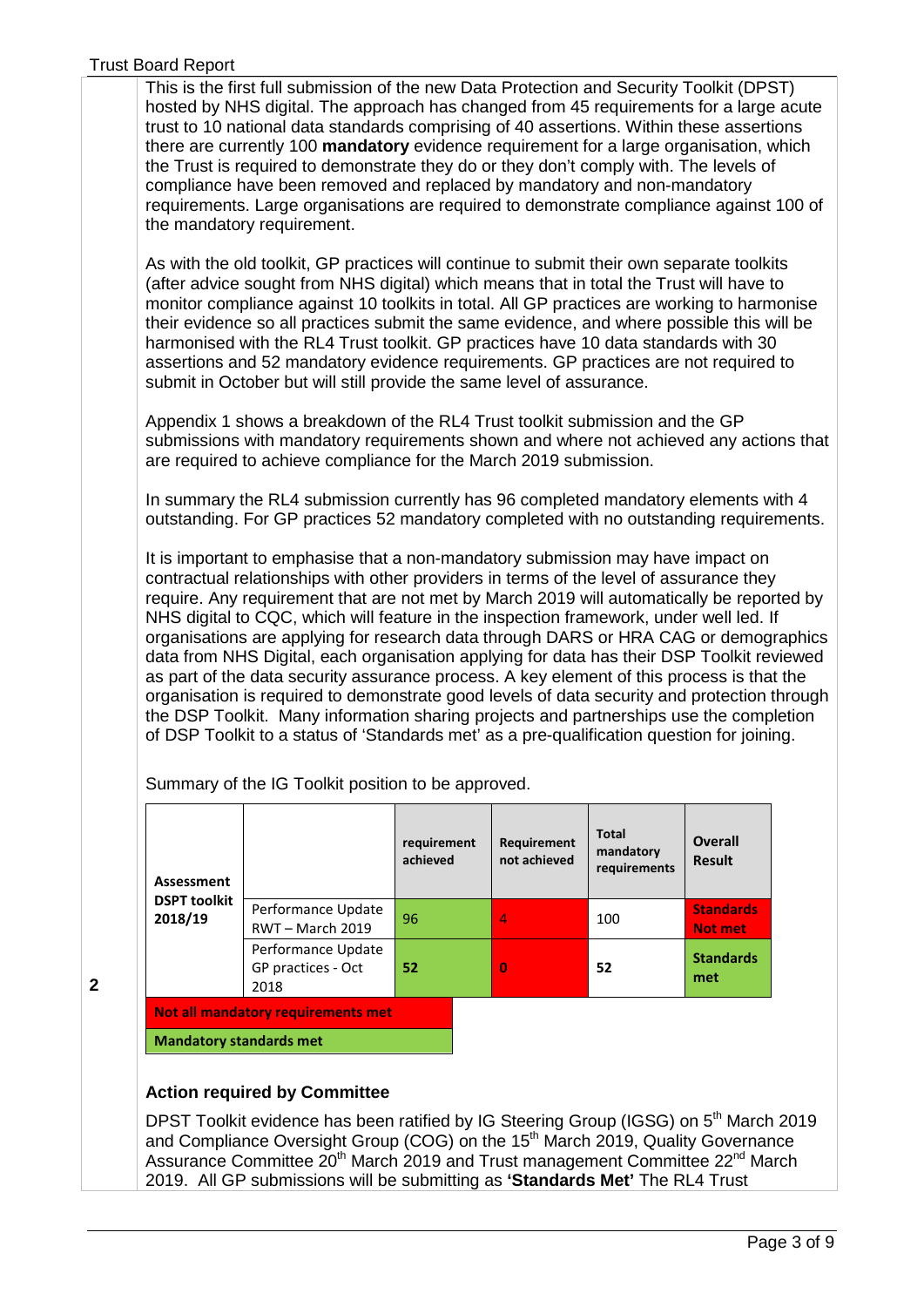submission will be looking to achieve a status of **Standards Not Met (Improvement Plan)**, which will mean that an agreed action plan will be submitted for approval by NHS digital for the 4 standards that have not been achieved by the 31<sup>st</sup> March 2019.

All evidence will be reviewed and assurance will be requested from internal audit on evidence submitted to achieve compliance.

| <b>Appendix 1</b>                                                                                                                                                   |           |                                                                                                                                                                                                                                    |                                                |                                      |                            |                                                                                                                                                          |  |
|---------------------------------------------------------------------------------------------------------------------------------------------------------------------|-----------|------------------------------------------------------------------------------------------------------------------------------------------------------------------------------------------------------------------------------------|------------------------------------------------|--------------------------------------|----------------------------|----------------------------------------------------------------------------------------------------------------------------------------------------------|--|
| <b>Assertion</b>                                                                                                                                                    | Ord<br>er | <b>Evidence required</b>                                                                                                                                                                                                           | <b>Director</b><br>respons<br>ible for<br>req. | RL4<br><b>Trust</b><br>Mand<br>atory | <b>GP</b><br>Mand<br>atory | <b>Outstanding actions to achieve</b><br>compliance                                                                                                      |  |
| 1.1 There is senior<br>ownership of data<br>security and protection                                                                                                 | 1.1       | Name of Senior Information Risk<br>Owner.                                                                                                                                                                                          | Dr<br>Odum                                     | Yes                                  |                            |                                                                                                                                                          |  |
| within the organisation.                                                                                                                                            | 1.12      | SIRO responsibility for data<br>security has been assigned.                                                                                                                                                                        | Dr<br>Odum                                     | Yes                                  |                            |                                                                                                                                                          |  |
|                                                                                                                                                                     | 1.13      | Name of Caldicott Guardian.                                                                                                                                                                                                        | Dr<br>Odum                                     | Yes                                  | <b>Yes</b>                 |                                                                                                                                                          |  |
|                                                                                                                                                                     | 1.14      | Who are your staff with<br>responsibility for data protection<br>and / or security?                                                                                                                                                | Dr<br>Odum                                     | Yes                                  | Yes                        |                                                                                                                                                          |  |
|                                                                                                                                                                     | 1.16      | Name of Appointed Data<br>Protection Officer.                                                                                                                                                                                      | Dr<br>Odum                                     | Yes                                  | Yes                        |                                                                                                                                                          |  |
| 1.2 There are clear data<br>security and protection<br>policies in place and                                                                                        | 1.21      | There is a data security and<br>protection policy or policies that<br>follow relevant guidance.                                                                                                                                    | Dr<br>Odum                                     | Yes                                  | Yes                        |                                                                                                                                                          |  |
| these are understood by<br>staff and available to the<br>public.                                                                                                    | 1.22      | When were the data security<br>and protection policy or policies<br>last updated?                                                                                                                                                  | Dr<br>Odum                                     | Yes                                  | Yes                        |                                                                                                                                                          |  |
|                                                                                                                                                                     | 1.23      | Data Security and Protection<br>policy has been approved by the<br><b>SIRO</b>                                                                                                                                                     | Dr<br>Odum                                     | Yes                                  | <b>Yes</b>                 |                                                                                                                                                          |  |
| 1.3 Individuals' rights<br>are respected and                                                                                                                        | 1.31      | ICO registration number.                                                                                                                                                                                                           | Dr<br>Odum                                     | Yes                                  | Yes                        |                                                                                                                                                          |  |
| supported (GDPR Article<br>12-22).                                                                                                                                  | 1.32      | Transparency information is<br>published and available to the<br>public.                                                                                                                                                           | Dr<br>Odum                                     | Yes                                  | Yes                        |                                                                                                                                                          |  |
|                                                                                                                                                                     | 1.33      | How have Individuals been<br>informed about their rights and<br>how to exercise them?                                                                                                                                              | Dr<br>Odum                                     | Yes                                  | Yes                        |                                                                                                                                                          |  |
|                                                                                                                                                                     | 1.34      | There is a staff procedure about<br>how to provide information about<br>processing and individuals'<br>rights at the correct time.                                                                                                 | Dr<br>Odum                                     | Yes                                  | Yes                        |                                                                                                                                                          |  |
|                                                                                                                                                                     | 1.35      | There is an updated subject<br>access process to meet shorter<br>GDPR timescales.                                                                                                                                                  | Dr<br>Odum                                     | Yes                                  | <b>Yes</b>                 |                                                                                                                                                          |  |
|                                                                                                                                                                     | 1.36      | Provide details of how access to<br>information requests have been<br>complied with during the last<br>twelve months.                                                                                                              | Dr<br>Odum                                     | Yes                                  |                            |                                                                                                                                                          |  |
| 1.4 Records of<br>processing activities are<br>documented for all uses<br>and flows of personal<br>information (GDPR<br>Article 30 and Data<br>Protection Bill 2017 | 1.41      | A record (e.g. register or<br>registers) that details each use<br>or sharing of personal<br>information including the legal<br>basis for the processing and if<br>applicable, whether national<br>data opt outs have been applied. | K<br>Stringer                                  | Yes                                  | Yes                        |                                                                                                                                                          |  |
| Schedule 1 Part 4).                                                                                                                                                 | 1.42      | Have information flows been<br>approved by the SIRO or<br>equivalent local method?                                                                                                                                                 | K<br>Stringer                                  | <b>Yes</b>                           | Yes                        | RL4 - Action plan submitted. Asset<br>owners have been asked to confirm<br>data flows have been mapped;<br>results awaited and will be analysed.<br>(SP) |  |
|                                                                                                                                                                     | 1.43      | Date of when information flows<br>were approved by the board or<br>equivalent.                                                                                                                                                     | K<br>Stringer                                  | <b>Yes</b>                           |                            | RL4 - Action plan submitted. Asset<br>owners have been asked to confirm<br>data flows have been mapped;                                                  |  |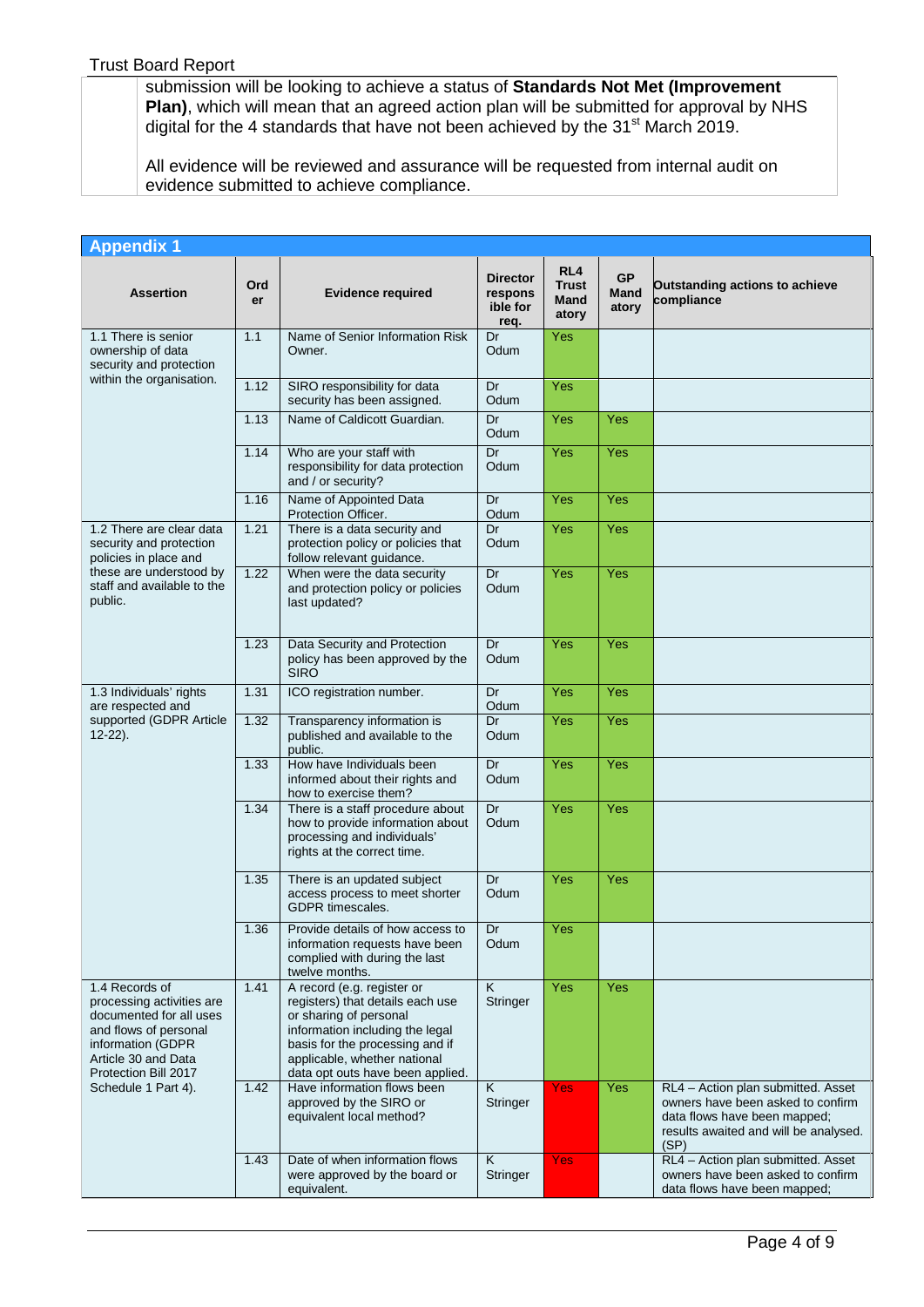|                                                                                                      |                         |                                                                                                                                                                       |                                            |            |     | results awaited and will be analysed.<br>(SP) |
|------------------------------------------------------------------------------------------------------|-------------------------|-----------------------------------------------------------------------------------------------------------------------------------------------------------------------|--------------------------------------------|------------|-----|-----------------------------------------------|
|                                                                                                      | 1.44                    | Provide a list of all systems /<br>information assets holding or<br>sharing personal information.                                                                     | K<br>Stringer                              | Yes        | Yes |                                               |
|                                                                                                      | 1.45                    | List of systems which do not<br>support individual login with the<br>risks outlined and what<br>compensating measures are in<br>place.                                | $\overline{\mathsf{K}}$<br>Stringer        | Yes        | Yes |                                               |
| 1.5 Personal information<br>is used and shared<br>lawfully.                                          | 1.51                    | There is approved staff guidance<br>on confidentiality and data<br>protection issues.                                                                                 | Dr<br>Odum                                 | <b>Yes</b> | Yes |                                               |
|                                                                                                      | 1.52                    | Data protection compliance<br>monitoring / staff spot checks<br>are regularly carried out to<br>ensure guidance is being<br>followed.                                 | Dr<br>Odum                                 | Yes        | Yes |                                               |
|                                                                                                      | 1.53                    | Results of staff spot checks and<br>actions taken when data<br>protection non-compliance is<br>identified.                                                            | Dr<br>Odum                                 | Yes        | Yes |                                               |
| 1.6 The use of personal<br>information is subject to<br>data protection by<br>design and by default. | 1.61                    | There is a procedure that sets<br>out the organisation's approach<br>to data protection by design and<br>by default, which includes<br>pseudonymisation requirements. | $\overline{\mathsf{K}}$<br>Stringer        | <b>Yes</b> | Yes |                                               |
|                                                                                                      | 1.62                    | Data Protection by design<br>procedure agreed by local<br>governance process.                                                                                         | $\overline{\mathsf{K}}$<br>Stringer        | Yes        |     |                                               |
|                                                                                                      | 1.63                    | There are technical controls that<br>prevent information from being<br>inappropriately copied or<br>downloaded.                                                       | Κ<br>Stringer                              | Yes        | Yes |                                               |
|                                                                                                      | 1.64                    | There are physical controls that<br>prevent unauthorised access to<br>sites.                                                                                          | $\overline{\mathsf{K}}$<br>Stringer        | <b>Yes</b> | Yes |                                               |
|                                                                                                      | 1.65                    | Date of last audit of<br>pseudonymisation,<br>anonymisation or de-<br>identification controls.                                                                        | $\overline{\mathsf{K}}$<br>Stringer        | Yes        |     |                                               |
|                                                                                                      | 1.66                    | Overall findings of last audit of<br>[pseudonymisation,<br>anonymisation or de-<br>identification] controls.                                                          | $\overline{\mathsf{K}}$<br>Stringer        | <b>Yes</b> |     |                                               |
|                                                                                                      | 1.67                    | There is a staff procedure on<br>carrying out a Data Protection<br>Impact Assessment that follows<br>relevant ICO guidance.                                           | $\overline{\mathsf{K}}$<br><b>Stringer</b> | Yes        | Yes |                                               |
|                                                                                                      | 1.68                    | The Data Protection Impact<br>Assessment Procedure has<br>been agreed by the Board or<br>equivalent.                                                                  | $\overline{\mathsf{K}}$<br>Stringer        | Yes        |     |                                               |
|                                                                                                      | 1.6.<br>10 <sup>°</sup> | Have any unmitigated risks been<br>identified through the Data<br><b>Protection Impact Assessment</b><br>process?                                                     | $\overline{\mathsf{K}}$<br>Stringer        | Yes        |     |                                               |
|                                                                                                      | 1.61<br>$\mathbf{1}$    | All high risk data processing has<br>a Data Protection Impact<br>Assessment carried out before<br>processing commences.                                               | K<br>Stringer                              | Yes        | Yes |                                               |
|                                                                                                      | 1.61<br>2               | All Data Protection Impact<br>Assessments with unmitigated<br>risks have been notified to the<br>ICO.                                                                 | Κ<br>Stringer                              | Yes        | Yes |                                               |
|                                                                                                      | 1.61<br>3               | Data Protection Impact<br>Assessments are published and<br>available as part of the<br>organisation's transparency<br>materials.                                      | K<br>Stringer                              | Yes        |     |                                               |
| 1.7 Effective data quality<br>controls are in place                                                  | 1.7.<br>1               | There is policy and staff<br>guidance on data quality.                                                                                                                | $\overline{\mathsf{K}}$<br>Stringer        | Yes        | Yes |                                               |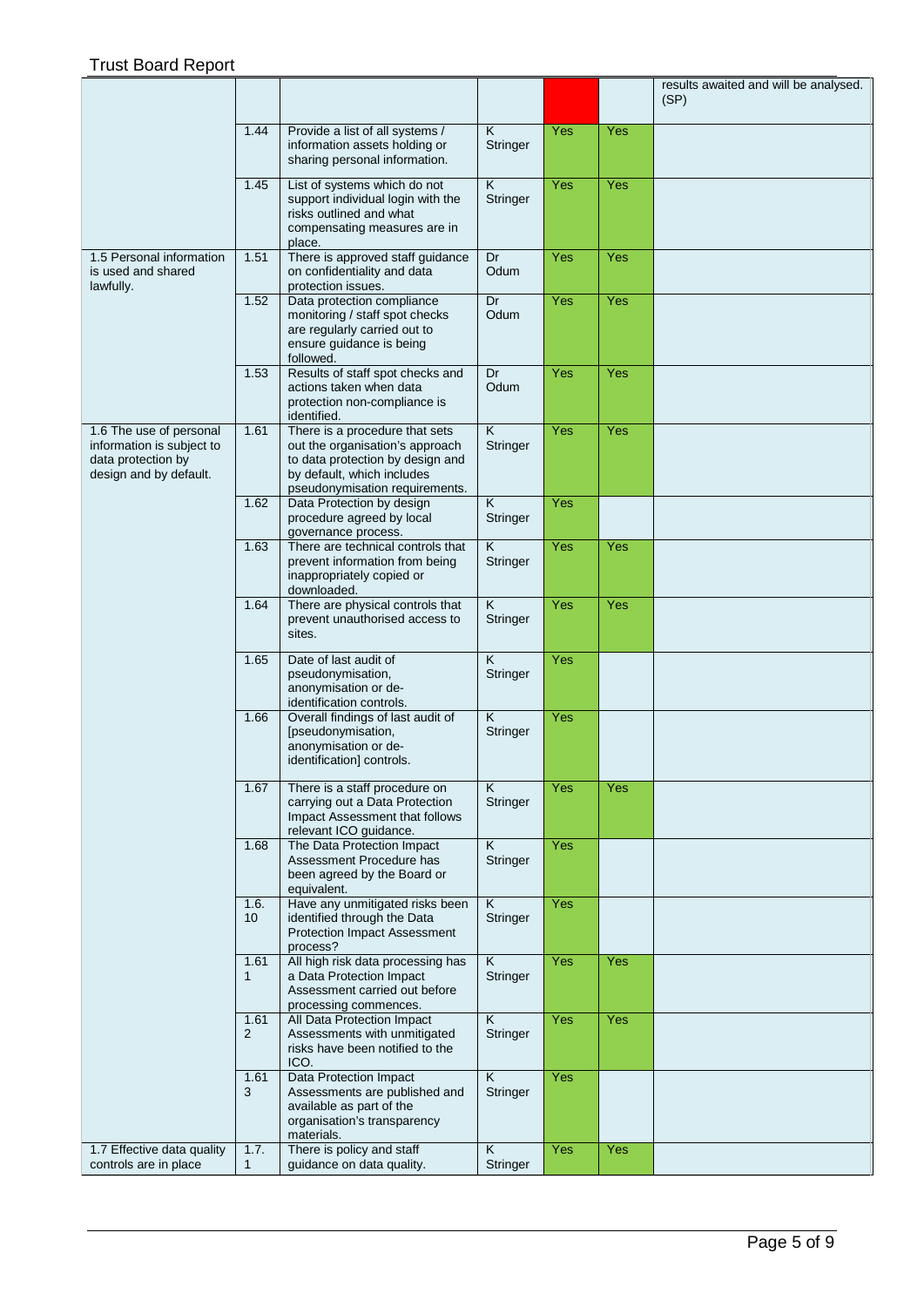|                                                                                                                      | 1.72                 | The scope of the data quality<br>audit was in line with guidelines.                                                                                                                           | $\overline{\mathsf{K}}$<br>Stringer | Yes        |     |  |
|----------------------------------------------------------------------------------------------------------------------|----------------------|-----------------------------------------------------------------------------------------------------------------------------------------------------------------------------------------------|-------------------------------------|------------|-----|--|
|                                                                                                                      | 1.73                 | Date of last data quality audit.                                                                                                                                                              | K<br>Stringer                       | <b>Yes</b> |     |  |
| 1.8 Personal information<br>processed by the<br>organisation is adequate<br>(and not excessive) for<br>the purposes. | 1.8.<br>$\mathbf{1}$ | There is guidance that sets out<br>for staff the minimum retention<br>periods for types of records and<br>the action to be taken when<br>records are to be securely<br>destroyed or archived. | Dr<br>Odum                          | Yes        | Yes |  |
|                                                                                                                      | 1.82                 | A records retention schedule<br>has been produced.                                                                                                                                            | Dr<br>Odum                          | Yes        | Yes |  |
|                                                                                                                      | 1.83                 | Provide details of when personal<br>data disposal contracts were last<br>reviewed / updated.                                                                                                  | Dr<br>Odum                          | Yes        |     |  |
|                                                                                                                      | 1.84                 | Date of last audit being made on<br>data disposal contractors to<br>ensure security is of the<br>appropriate agreed standard.                                                                 | Dr<br>Odum                          | Yes        |     |  |
| 2.1 There is a clear<br>understanding of what<br><b>Personal Confidential</b><br>Information is held.                | 2.11                 | When was the last review of the<br>list of all systems / information<br>assets holding or sharing<br>personal information?                                                                    | K<br><b>Stringer</b>                | Yes        | Yes |  |
|                                                                                                                      | 2.12                 | The list of all systems /<br>information assets holding or<br>sharing personal confidential<br>information has been approved<br>as being accurate by the SIRO<br>or equivalent local method.  | $\overline{K}$<br>Stringer          | Yes        |     |  |
| 2.3 Staff are supported<br>in understanding their<br>obligations under the<br><b>National Data</b>                   | 2.31                 | There is a data protection and<br>security induction in place for all<br>new entrants to the organisation.                                                                                    | Dr<br>Odum                          | Yes        | Yes |  |
| Guardian's Data<br>Security Standards.                                                                               | 2.32                 | All employment contracts<br>contain data security<br>requirements.                                                                                                                            | Dr<br>Odum                          | <b>Yes</b> | Yes |  |
| 3.1 There has been an<br>assessment of data<br>security and protection                                               | 3.11                 | A data security and protection<br>training needs analysis has been<br>completed.                                                                                                              | Dr<br>Odum                          | Yes        |     |  |
| training needs across<br>the organisation.                                                                           | 3.12                 | Date of last data security and<br>protection training needs<br>analysis.                                                                                                                      | Dr<br>Odum                          | <b>Yes</b> |     |  |
|                                                                                                                      | 3.13                 | Training needs analysis has<br>been approved by the SIRO or<br>equivalent.                                                                                                                    | Dr<br>Odum                          | <b>Yes</b> |     |  |
| 3.3 Staff pass the data<br>security and protection<br>mandatory test.                                                | 3.31                 | Percentage of staff successfully<br>completing the Level 1 Data<br>Security Awareness training.                                                                                               | Dr<br>Odum                          | Yes        | Yes |  |
| 3.4 Staff with specialist<br>roles receive data<br>security and protection<br>training suitable to their<br>role.    | 3.41                 | Number of staff assessed as<br>needing role specialist training.                                                                                                                              | Dr<br>Odum                          | Yes        |     |  |
|                                                                                                                      | 3.42                 | Number of staff completing<br>specialist Data Security Training.                                                                                                                              | Dr<br>Odum                          | Yes        |     |  |
|                                                                                                                      | 3.43                 | Details of any specialist data<br>security and protection training<br>undertaken.                                                                                                             | Dr<br>Odum                          | Yes        |     |  |
| 3.5 Leaders and board<br>members receive<br>suitable data protection                                                 | 3.51                 | SIRO and Caldicott Guardian<br>have received appropriate data<br>security and protection training.                                                                                            | Dr<br>Odum                          | <b>Yes</b> |     |  |
| and security training.                                                                                               | 3.52                 | List of board members.                                                                                                                                                                        | Dr<br>Odum                          | Yes        |     |  |
|                                                                                                                      | 3.53                 | Percentage of board members<br>completing appropriate data<br>security and protection training.                                                                                               | Dr<br>Odum                          | Yes        |     |  |
| 4.1 The organisation<br>maintains a current<br>record of staff and their                                             | 4.11                 | Confirmation that the<br>organisation maintains a current<br>record of staff and their roles.                                                                                                 | A Duffell                           | Yes        | Yes |  |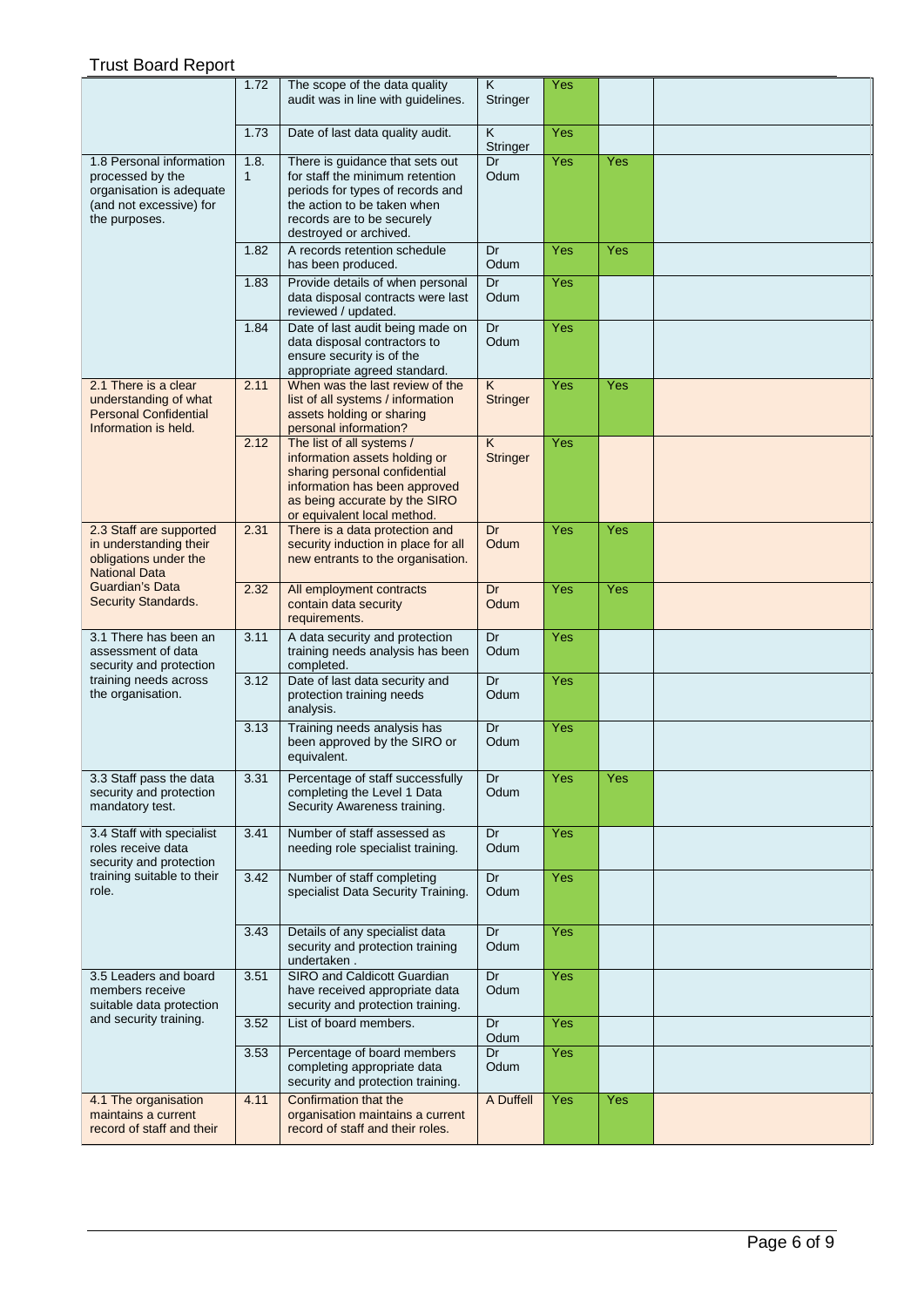| roles.                                                                                                                                                   | 4.12 | For each system holding<br>personal and confidential data,<br>the organisation understands<br>who has access to the<br>information. | A Duffell                                  | Yes        | Yes | <b>RL4 action-</b> Information around who<br>has access to personal and<br>confidential data will be requested<br>from all asset owners on asset<br>register (DL)                                                                                                                                                |
|----------------------------------------------------------------------------------------------------------------------------------------------------------|------|-------------------------------------------------------------------------------------------------------------------------------------|--------------------------------------------|------------|-----|------------------------------------------------------------------------------------------------------------------------------------------------------------------------------------------------------------------------------------------------------------------------------------------------------------------|
| 4.2 Staff roles are linked<br>to IT accounts. Staff<br>moves in, out or across<br>the organisation are<br>reflected by IT accounts<br>administration.    | 4.21 | Date last audit of user accounts<br>held.                                                                                           | $\overline{K}$<br><b>Stringer</b>          | <b>Yes</b> |     |                                                                                                                                                                                                                                                                                                                  |
| 4.3 All staff understand<br>that their activities on IT<br>systems will be<br>monitored and recorded                                                     | 4.31 | All system administrators have<br>signed an agreement which<br>holds them accountable to the<br>highest standards of use.           | K<br>Stringer                              | Yes        | Yes |                                                                                                                                                                                                                                                                                                                  |
| for security purposes.                                                                                                                                   | 4.34 | List of all systems to which users<br>and administrators have an<br>account, plus the means of<br>monitoring access.                | K<br><b>Stringer</b>                       | <b>Yes</b> |     |                                                                                                                                                                                                                                                                                                                  |
|                                                                                                                                                          | 4.35 | Staff have provided explicit<br>understanding that their activity<br>of systems can be monitored.                                   | $\overline{\mathsf{K}}$<br><b>Stringer</b> | Yes        | Yes |                                                                                                                                                                                                                                                                                                                  |
| 5.1 Process reviews are<br>held at least once per<br>year.                                                                                               | 5.11 | Dates of process reviews held to<br>identify and manage problem<br>processes which cause security<br>breaches.                      | Dr<br>Odum                                 | <b>Yes</b> | Yes |                                                                                                                                                                                                                                                                                                                  |
| 6.1 A confidential<br>system for reporting<br>security breaches and                                                                                      | 6.11 | A data security and protection<br>breach reporting system is in<br>place.                                                           | Dr<br>Odum/K<br><b>Stringer</b>            | Yes        | Yes |                                                                                                                                                                                                                                                                                                                  |
| near misses is in place<br>and actively used.                                                                                                            | 6.13 | List of all data security breach<br>reports in the last twelve months<br>with action plans.                                         | Dr<br>Odum/K<br><b>Stringer</b>            | <b>Yes</b> | Yes |                                                                                                                                                                                                                                                                                                                  |
|                                                                                                                                                          | 6.14 | The board or equivalent is<br>notified of the action plan for all<br>data security breaches.                                        | Dr<br>Odum/K<br><b>Stringer</b>            | Yes        |     |                                                                                                                                                                                                                                                                                                                  |
|                                                                                                                                                          | 6.15 | Individuals affected by a breach<br>are appropriately informed.                                                                     | Dr<br>Odum/K<br><b>Stringer</b>            | <b>Yes</b> | Yes |                                                                                                                                                                                                                                                                                                                  |
|                                                                                                                                                          | 6.24 | Number of breaches that have<br>been reported to the Information<br>Commissioner                                                    | Dr<br>Odum/K<br><b>Stringer</b>            | <b>Yes</b> | Yes |                                                                                                                                                                                                                                                                                                                  |
| 6.3 All user devices are<br>subject to anti-virus                                                                                                        | 6.31 | Name of anti-virus product.                                                                                                         | $\overline{\mathsf{K}}$<br><b>Stringer</b> | Yes        | Yes |                                                                                                                                                                                                                                                                                                                  |
| protections while email<br>services benefit from<br>spam filtering deployed<br>at the corporate                                                          | 6.32 | Number of alerts recorded by<br>the AV tool in the last three<br>months.                                                            | K<br><b>Stringer</b>                       | Yes        | Yes |                                                                                                                                                                                                                                                                                                                  |
| gateway.                                                                                                                                                 | 6.33 | Name of spam email filtering<br>product.                                                                                            | $\sf K$<br><b>Stringer</b>                 | Yes        |     |                                                                                                                                                                                                                                                                                                                  |
|                                                                                                                                                          | 6.34 | Number of spam emails blocked<br>per month.                                                                                         | K<br><b>Stringer</b>                       | Yes        | Yes |                                                                                                                                                                                                                                                                                                                  |
|                                                                                                                                                          | 6.35 | Number of phishing emails<br>reported by staff per month.                                                                           | K<br><b>Stringer</b>                       | <b>Yes</b> |     |                                                                                                                                                                                                                                                                                                                  |
| 6.4 Known<br>vulnerabilities are acted<br>on based on advice from<br>CareCERT, and lessons<br>are learned from<br>previous incidents and<br>near misses. | 6.41 | Number and details of incidents<br>caused by a known vulnerability<br>being exploited.                                              | K<br>Stringer                              | Yes        |     |                                                                                                                                                                                                                                                                                                                  |
| 7.1 There is a continuity<br>plan in place for data<br>security incidents, and<br>staff understand how to<br>put this into action.                       | 7.11 | There is an incident<br>management and business<br>continuity plan in place for data<br>security and protection.                    | <b>G</b> Nuttall                           | Yes        | Yes |                                                                                                                                                                                                                                                                                                                  |
| 7.2 There is an effective<br>annual test of the<br>continuity plan for data<br>security incidents.                                                       | 7.21 | Scanned copy of data security<br>business continuity exercise<br>registration sheet with attendee<br>signatures and roles held.     | <b>G Nuttall</b>                           | Yes        |     | RL4 action - We have not done a<br>specific test for data security<br>incidents but have for other business<br>continuity issues like loss of<br>premises. The Trust is yet to<br>undertake a specific data security<br>incident exercise/include as part of<br>next business continuity<br>exercise.(July 2019) |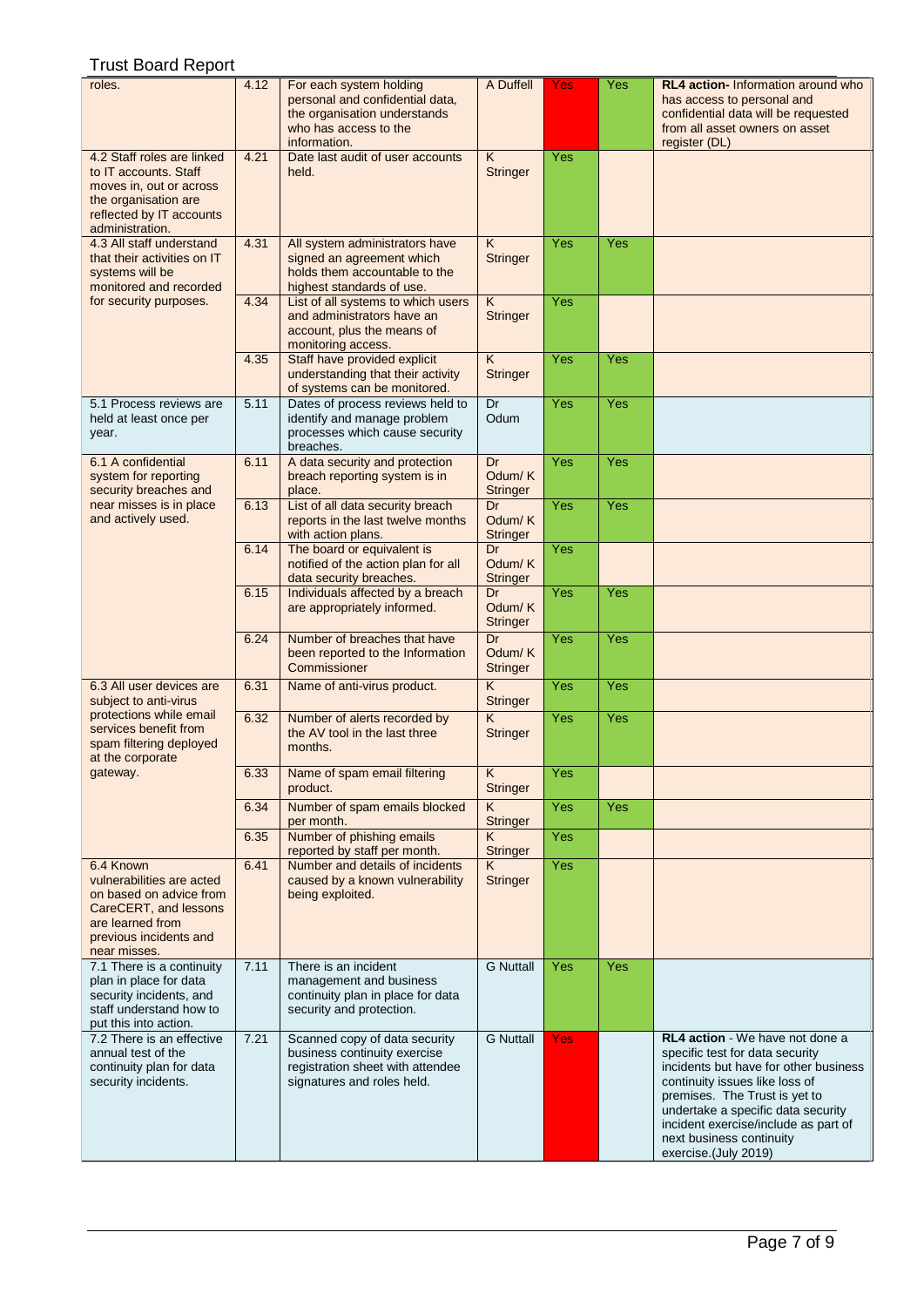|                                                                                                                         | 7.24      | All emergency contacts are kept<br>securely, in hardcopy and are<br>up-to-date.                                                                                                                                   | <b>G</b> Nuttall                  | Yes | <b>Yes</b> |  |
|-------------------------------------------------------------------------------------------------------------------------|-----------|-------------------------------------------------------------------------------------------------------------------------------------------------------------------------------------------------------------------|-----------------------------------|-----|------------|--|
|                                                                                                                         | 7.25      | Location of hardcopy of<br>emergency contacts.                                                                                                                                                                    | <b>G Nuttall</b>                  | Yes | <b>Yes</b> |  |
|                                                                                                                         | 7.26      | Date emergency contact list<br>updated.                                                                                                                                                                           | <b>G</b> Nuttall                  | Yes | <b>Yes</b> |  |
|                                                                                                                         | 7.21<br>0 | Document any re-defined<br>processes to respond to<br>common forms of cyber attack in<br>the last twelve months.                                                                                                  | <b>G</b> Nuttall                  | Yes |            |  |
| 8.1 All software has<br>been surveyed to<br>understand if it is<br>supported and up to<br>date.                         | 8.11      | What software do you use?                                                                                                                                                                                         | $\overline{K}$<br><b>Stringer</b> | Yes |            |  |
| 8.2 Unsupported<br>software is categorised<br>and documented, and<br>data security risks are<br>identified and managed. | 8.21      | List of unsupported software<br>prioritised according to business<br>risk, with remediation plan<br>against each item.                                                                                            | K<br><b>Stringer</b>              | Yes |            |  |
|                                                                                                                         | 8.22      | Where it is not possible to<br>upgrade / update software,<br>reasons are given.                                                                                                                                   | K<br><b>Stringer</b>              | Yes |            |  |
|                                                                                                                         | 8.23      | The SIRO confirms that the risks<br>of using unsupported systems<br>are being treated or tolerated.                                                                                                               | K<br><b>Stringer</b>              | Yes |            |  |
| 8.3 Supported systems<br>are kept up-to-date with                                                                       | 8.31      | Provide your strategy for<br>security updates.                                                                                                                                                                    | $\overline{K}$<br><b>Stringer</b> | Yes | <b>Yes</b> |  |
| the latest security<br>patches.                                                                                         | 8.32      | How regularly do you apply<br>security updates to desktop<br>infrastructure.                                                                                                                                      | K<br><b>Stringer</b>              | Yes | Yes        |  |
|                                                                                                                         | 8.33      | How often, in days, is automatic<br>patching typically being pushed<br>out to remote endpoints?                                                                                                                   | K<br><b>Stringer</b>              | Yes |            |  |
|                                                                                                                         | 8.34      | How many times, in the last<br>twelve months, has the SIRO or<br>equivalent senior role been<br>notified where patches have not<br>been applied for longer than two<br>months, with reasons why?                  | $\overline{K}$<br><b>Stringer</b> | Yes |            |  |
|                                                                                                                         | 8.35      | List of where software updates<br>have not been applied for longer<br>than two months, with reasons<br>why.                                                                                                       | $\overline{K}$<br><b>Stringer</b> | Yes |            |  |
| 9.1 All networking<br>components have had<br>their default passwords<br>changed.                                        | 9.11      | The Head of IT, or equivalent<br>role, confirms all networking<br>components have had their<br>default passwords changed.                                                                                         | K<br>Stringer                     | Yes | <b>Yes</b> |  |
|                                                                                                                         | 9.12      | A penetration test has been<br>conducted in the last 12 months,<br>which confirmed that all<br>networking components have<br>had their default passwords<br>changed                                               | Κ<br>Stringer                     | Yes |            |  |
| 9.3 All organisations<br>receive a penetration<br>test annually, whether<br>commercially sourced or                     | 9.31      | The annual IT penetration<br>testing is scoped in negotiation<br>between the business and the<br>testing team, and uploaded.                                                                                      | K<br>Stringer                     | Yes |            |  |
| in-house. The scope of<br>the pen-test is<br>articulated to the SIRO<br>and signed by them.                             | 9.32      | The SIRO confirms the scope of<br>the annual IT penetration testing<br>is adequate, and that actions<br>from the previous penetration<br>testing are complete or ongoing<br>(with reasons for non<br>completion). | K<br>Stringer                     | Yes |            |  |
|                                                                                                                         | 9.33      | The date the penetration test<br>was undertaken.                                                                                                                                                                  | K<br>Stringer                     | Yes |            |  |
| 9.4 A data security<br>improvement plan has<br>been put in place on the<br>basis of the assessment                      | 9.41      | The SIRO or equivalent senior<br>role confirms the organisation<br>has a data security improvement<br>plan.                                                                                                       | Dr<br>Odum/K<br>Stringer          | Yes |            |  |
| and has been approved<br>by the SIRO.                                                                                   | 9.42      | What are your top three data<br>security and protection risks?                                                                                                                                                    | Dr<br>Odum/K<br>Stringer          | Yes |            |  |